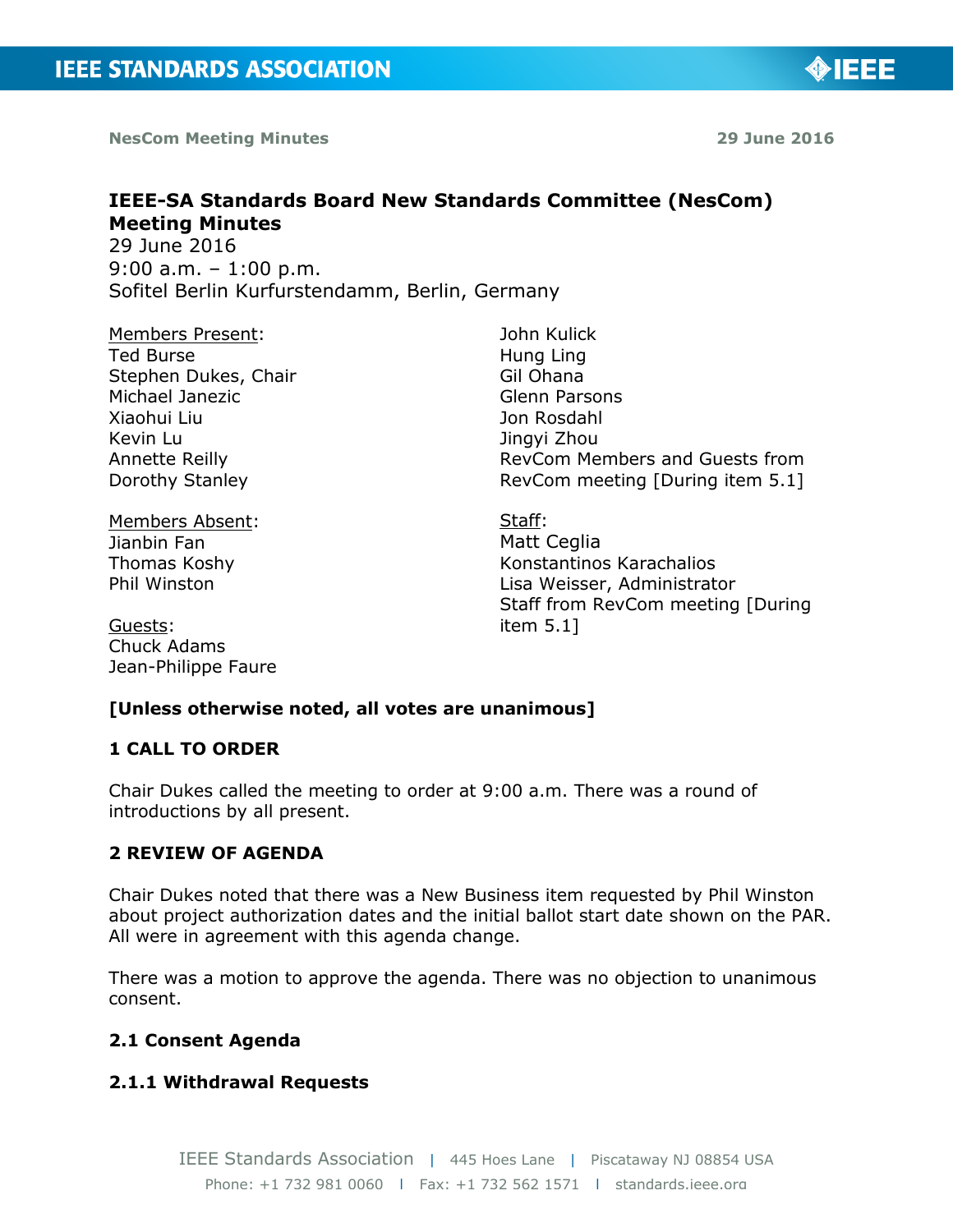There were no withdrawal requests.

**2.1.2 A Project Number Change Request was approved for PC62.42 'Guide for the Application of Surge-Protective Components in Surge Protective Devices and Equipment Ports - Overview'. The new PAR number will be PC62.42.0.**

#### **2.1.3 A Project Number Change Request was approved for P1904.3 'Standard for Radio Over Ethernet Encapsulations and Mappings'. The new PAR number will be P1914.3**

### **3 APPROVAL OF MINUTES FROM THE 2 MARCH 2016 MEETING**

There was a motion to approve the 2 March 2016 NesCom Meeting Minutes. There was no objection to unanimous consent.

#### **4 PARS FOR DISCUSSION**

### **4.1 Modified PARs**

IEEE Aerospace and Electronic Systems Society/Gyro Accelerometer Panel

#### **P952-1997/Cor 1**

Standard Specification Format Guide and Test Procedure for Single-Axis Interferometric Fiber Optic Gyros - Corrigendum 1: Figure 1 and Clauses 5.3.4, 8.3, 12.11.4.3.2, 12.11.4.3.3, 12.11.4.3.4, 12.12.3.1, 12.12.4.1 *Recommendation: Approve modified PAR (5 in favor, 0 opposed, 1 abstain [Stanley])*

IEEE-SA Board of Governors/Corporate Advisory Group

#### **P1899**

Guide for Establishing Basic Requirements for High-Voltage Direct Current (HVDC) Transmission Protection and Control Equipment *Recommendation: Approve modified PAR*

IEEE Communications Society/Standards Development Board

#### **P1904.3**

Standard for Radio Over Ethernet Encapsulations and Mappings *Recommendation: Approve modified PAR*

IEEE Industry Applications Society/Petroleum & Chemical Industry

#### **P844.1**

844.1/CSA C22.2 No.293.1:Standard for Skin Effect Trace Heating of Pipelines, Vessels, Equipment, and Structures -General, Testing, Marking, and Documentation Requirements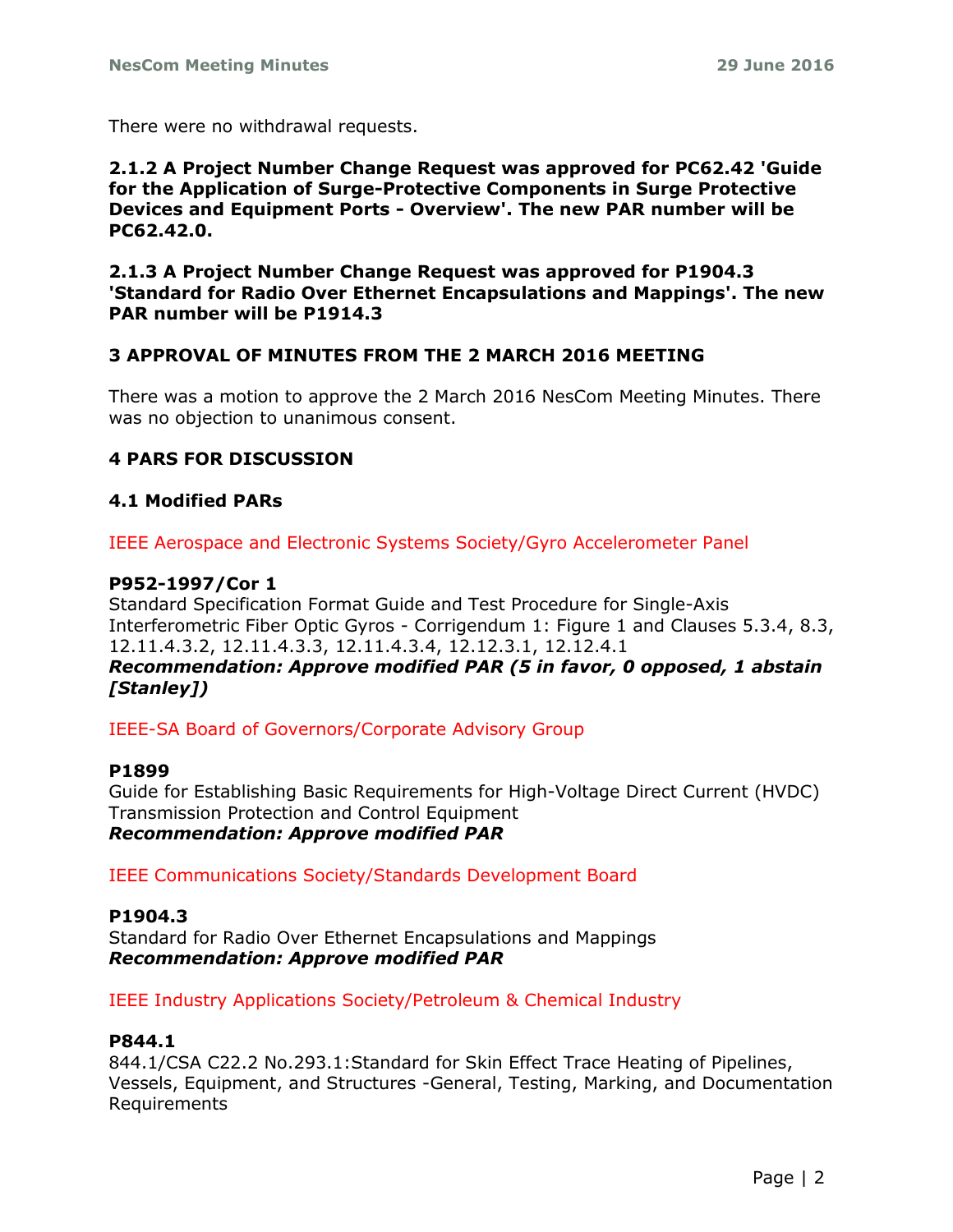## *Recommendation: Approve modified PAR*

### **P844.2**

844.2/CSA C293.2: Standard for Skin Effect Trace Heating of Pipelines, Vessels, Equipment, and Structures - Application Guide for Design, Installation, Testing, Commissioning, and Maintenance

*Recommendation: Approve modified PAR*

IEEE Power and Energy Society/Switchgear

**PC37.21** Standard for Control Switchboards *Recommendation: Approve modified PAR*

#### **PC37.100.5**

Standard for Definitions of High Voltage Circuit Breakers Above 1000 Vac and 3200 Vdc, and Reclosers and Other Distribution Equipment from 1000 Vac to 38,000 Vac *Recommendation: Approve modified PAR*

#### **4.2 Extension Requests**

IEEE Aerospace and Electronic Systems Society/Gyro Accelerometer Panel

## **P952-1997/Cor 1**

Standard Specification Format Guide and Test Procedure for Single-Axis Interferometric Fiber Optic Gyros - Corrigendum 1: Figure 1 - Gyro Axes and Misalignment Angles

*Recommendation: Approve request for an extension until 2017*

#### IEEE Education Society/Standards Committee

#### **P1876**

Standard for Networked Smart Learning for Online Laboratories *Recommendation: Approve request for an extension until 2018*

IEEE Power and Energy Society/Switchgear

#### **PC37.10.1**

Guide for the Selection of Monitoring for Circuit Breakers *Recommendation: Approve request for an extension until 2018*

IEEE Power and Energy Society/Transmission and Distribution

#### **P563**

Guide on Conductor Self-Damping Measurements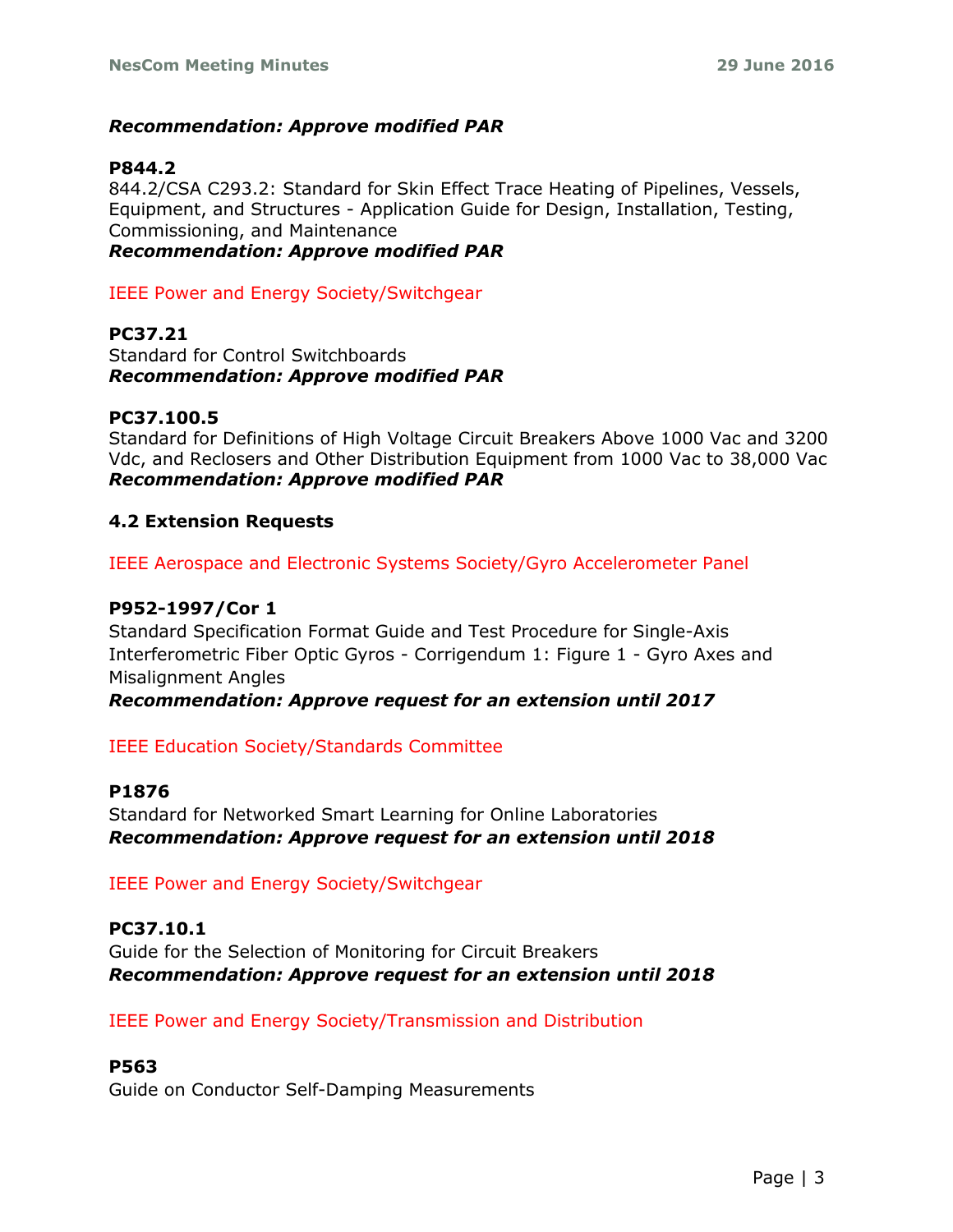#### *Recommendation: Approve request for an extension until 2018*

#### **P664**

Guide for Laboratory Measurement of the Power Dissipation Characteristics of Aeolian Vibration Dampers for Single Conductors *Recommendation: Approve request for an extension until 2018*

#### IEEE Power and Energy Society/Transformers

#### **P60076-16**

Power Transformers - Part 16: Transformers for Wind Turbine Application *Recommendation: Approve request for an extension until 2018*

#### **4.3 New PARs**

IEEE Computer Society/LAN/MAN Standards Committee

#### **P802.1Qcr**

Standard for Local and Metropolitan Area Networks-Bridges and Bridged Networks Asynchronous Traffic Shaping *Recommendation: Approve new PAR until December 2020*

#### **P802.16s**

Standard for Air Interface for Broadband Wireless Access Systems Amendment: Fixed and Mobile Wireless Access in Channel Bandwidth up to 1.25 MHz *Recommendation: Approve new PAR until December 2020 (5 in favor, 0 opposed, 1 recuse [Janezic])*

IEEE Computer Society/Microprocessor Standards Committee

#### **P1722-2016/Cor 1**

Standard for a Transport Protocol for Time Sensitive Applications in a Bridged Local Area Network- Corrigendum 1

*Recommendation: Approve new PAR until December 2020*

IEEE Computer Society/Software & Systems Engineering Standards Committee

#### **P7000**

Model Process for Addressing Ethical Concerns During System Design *Recommendation: Approve new PAR until December 2020*

IEEE Electromagnetic Compatibility Society/Standards Development Committee

#### **P473**

Recommended Practice for an Electromagnetic Site Survey (10 kHz to 40 GHz) *Recommendation: Approve new PAR until December 2020*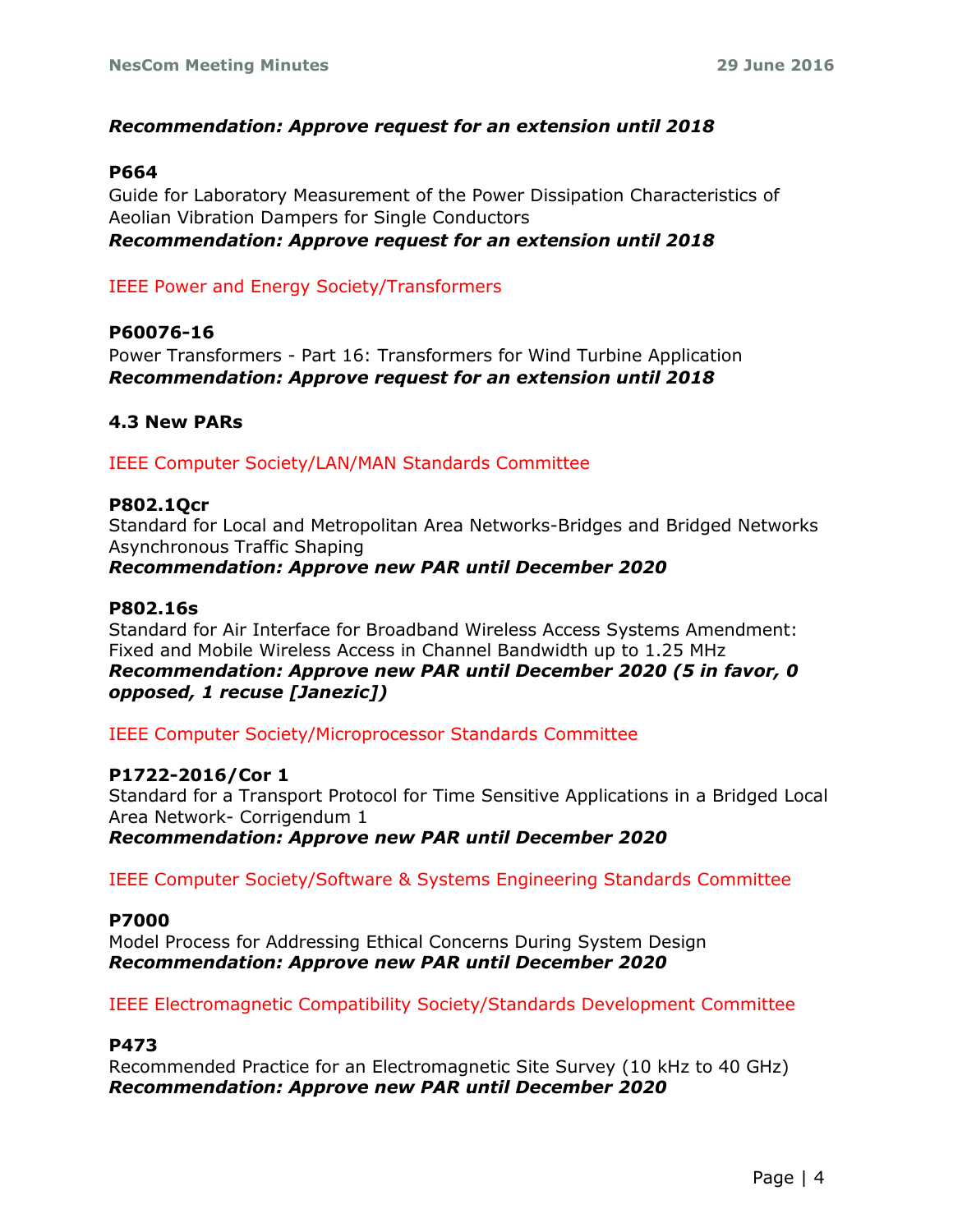## **P2715**

Guide for the Characterization of the Shielding Effectiveness of Planar Materials *Recommendation: Approve new PAR until December 2020*

# **P2716**

Guide for the Characterization of the Effectiveness of Printed Circuit Board Level Shielding

## *Recommendation: Approve new PAR until December 2020*

IEEE Industry Applications Society/Technical Books Coordinating Committee

# **P3001.4**

Recommended Practice for Estimating the Costs of Industrial and Commercial Power Systems *Recommendation: Approve new PAR until December 2020*

IEEE Power and Energy Society/Insulated Conductors

# **P2740**

Guide for the Selection and Installation of Flexible Electrical Cables and Systems in Hazardous (Classified) Locations on Land Drilling Rigs *Recommendation: Approve new PAR until December 2020*

IEEE Power and Energy Society/Substations

## **P1815.1-2015/Cor 1**

Standard for Exchanging Information between Networks Implementing IEC 61850 and IEEE Std 1815(TM) (Distributed Network Protocol - DNP3) - Corrigendum 1 *Recommendation: Approve new PAR until December 2020*

IEEE Power and Energy Society/Transformers

# **PC57.12.90-2015/Cor 1**

Standard Test Code for Liquid-Immersed Distribution, Power, and Regulating Transformers - Corrigendum 1: Editorial and Technical Corrections *Recommendation: Approve new PAR until December 2020*

## **PC57.163-2015/Cor 1**

Guide for Establishing Power Transformer Capability while under Geomagnetic Disturbances - Corrigendum 1

*Recommendation: Approve new PAR until December 2020*

## **PC57.164**

Guide for Establishing Short Circuit Withstand Capabilities of Liquid Immersed Power Transformers, Regulators, and Reactors *Recommendation: Approve new PAR until December 2020*

IEEE Vehicular Technology Society/Rail Transportation Standards Committee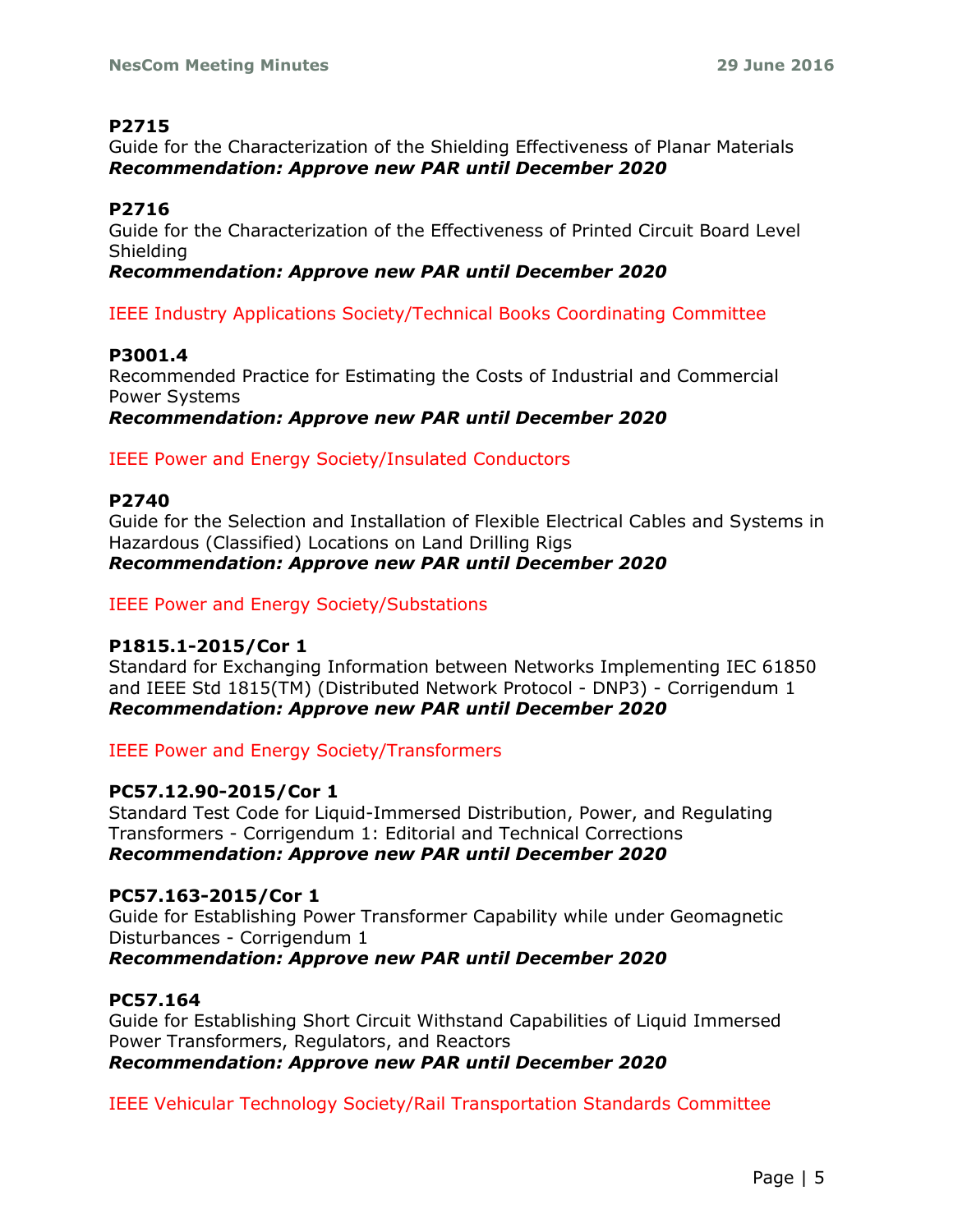## **P1627**

Standard for Transient Overvoltage Protection of DC Electrification Systems by Application of Surge Arrestors *Recommendation: Approve new PAR until December 2020*

## **P2720**

Rail Potential Management Guide for Direct Current Traction Electrification Systems *Recommendation: Approve new PAR until December 2020*

## **4.4 PARs for the Revision of Standards**

IEEE Computer Society/Information Assurance

## **P1667**

Standard for Discovery, Authentication, and Authorization in Host Attachments of Storage Devices

*Recommendation: Approve PAR for the revision of a standard until December 2020*

IEEE Computer Society/Software & Systems Engineering Standards Committee

## **P15289**

ISO/IEC/IEEE Systems and software engineering -- Content of life-cycle information items (documentation) *Recommendation: Approve PAR for the revision of a standard until December 2020*

# **P24765**

Systems and Software Engineering - Vocabulary *Recommendation: Approve PAR for the revision of a standard until December 2020*

IEEE Communications Society/Standards Development Board

## **P2410**

Standard for Biometric Open Protocol *Recommendation: Approve PAR for the revision of a standard until December 2020*

IEEE Industry Applications Society/Power Systems Engineering

**P1668**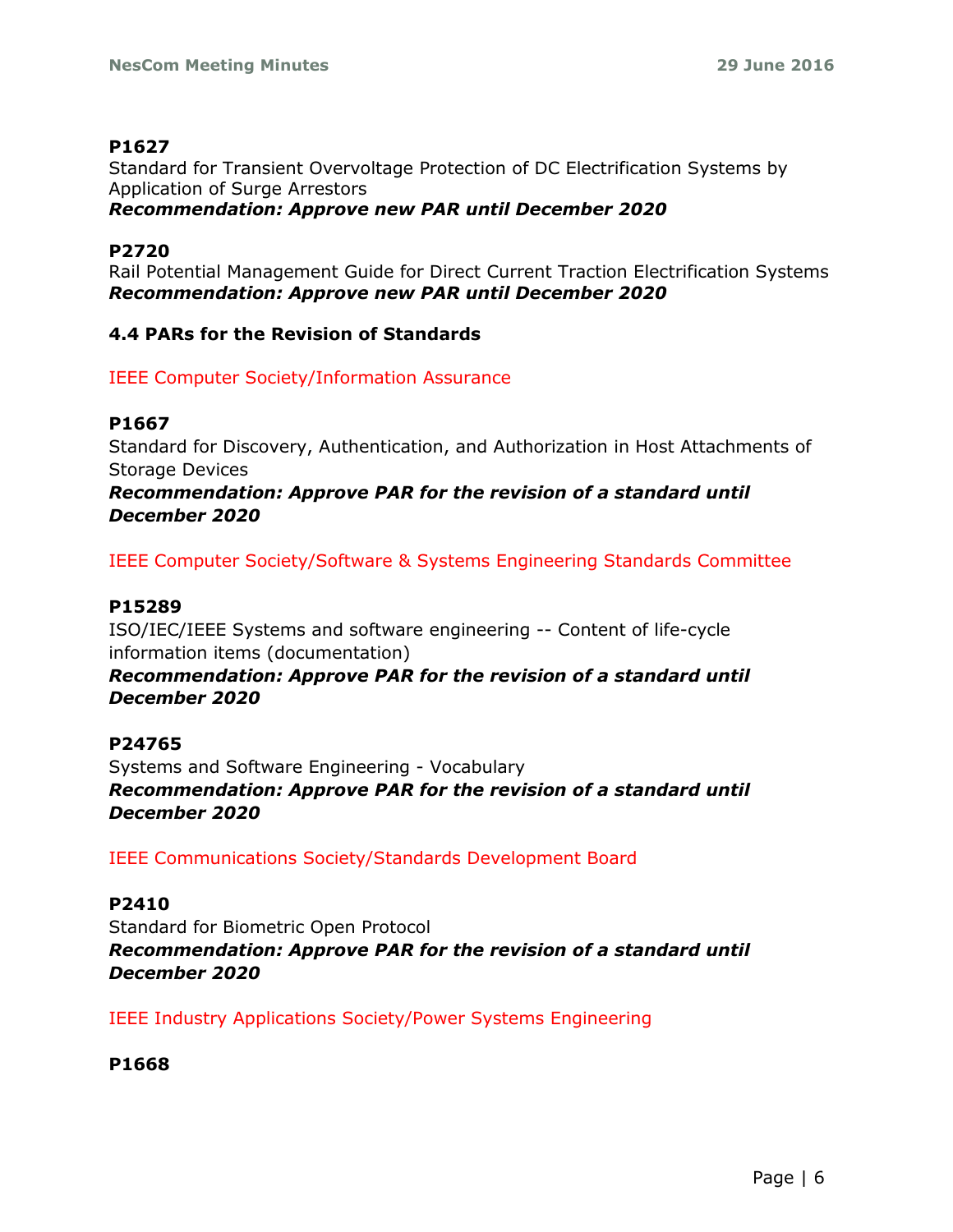Recommended Practice for Voltage Sag and Short Interruption Ride-Through Testing for End-Use Electrical Equipment Rated Less than 1000 V *Recommendation: Approve PAR for the revision of a standard until December 2020*

IEEE Instrumentation and Measurement Society/TC10 - Waveform Generation Measurement and Analysis

### **P1241**

Standard for Terminology and Test Methods for Analog-to-Digital Converters *Recommendation: Approve PAR for the revision of a standard until December 2020*

IEEE Power and Energy Society/Energy Development & Power Generation

### **P666**

Design Guide for Electric Power Service Systems for Generating Stations *Recommendation: Approve PAR for the revision of a standard until December 2020*

IEEE Power and Energy Society/Switchgear

## **PC37.12.1**

Recommended Practice for Instruction Manual Content of High-Voltage Circuit Breakers (Over 1000 Volts)

*Recommendation: Approve PAR for the revision of a standard until December 2020*

IEEE Power and Energy Society/Transformers

# **PC57.18.10**

Standard Practices and Requirements for Semiconductor Power Rectifier **Transformers** 

*Recommendation: Approve PAR for the revision of a standard until December 2020*

#### **PC57.148**

Standard for Control Cabinets for Power Transformers *Recommendation: Approve PAR for the revision of a standard until December 2020*

IEEE Vehicular Technology Society/Intelligent Transportation Systems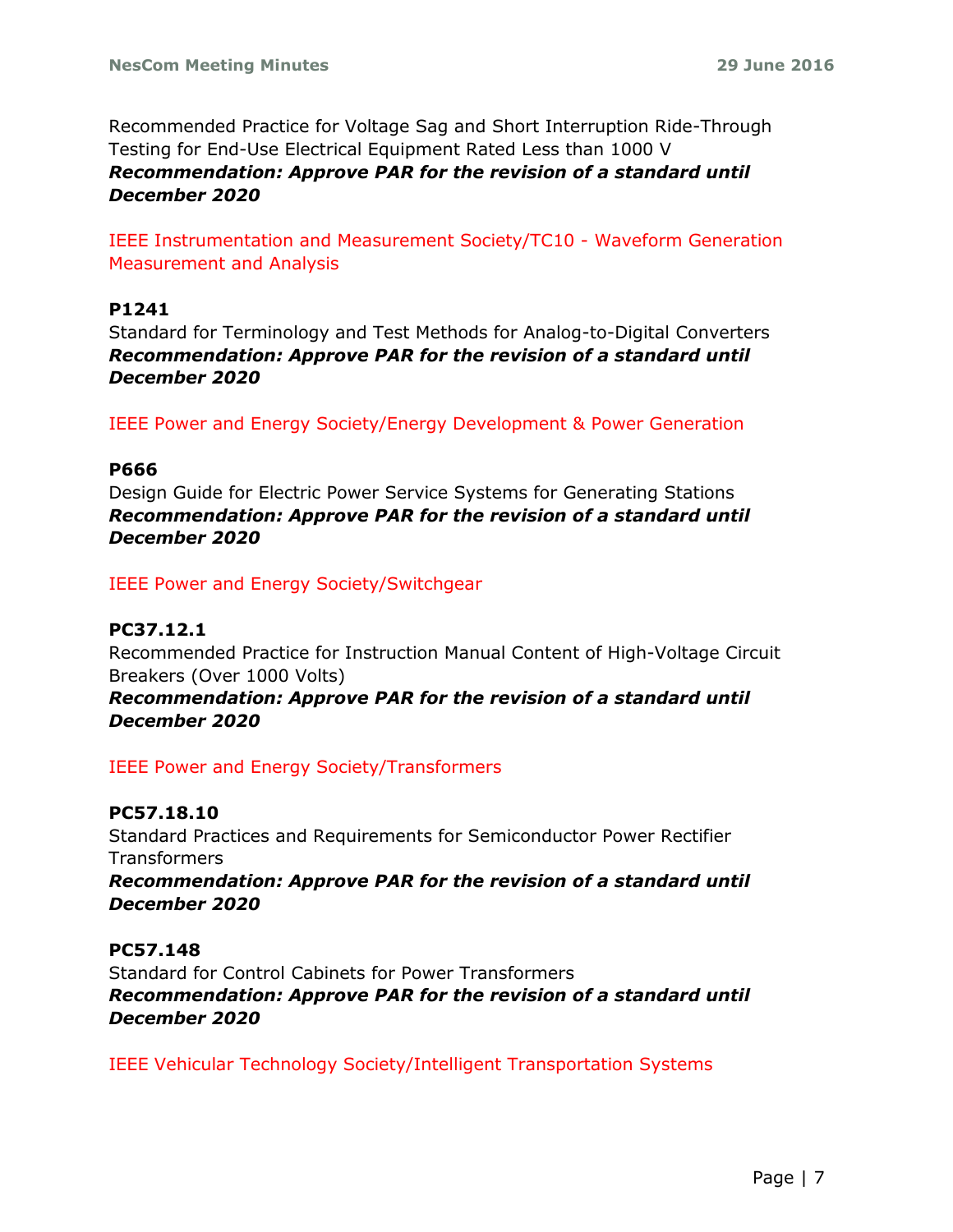## **P1609.0**

Guide for Wireless Access in Vehicular Environments (WAVE) - Architecture *Recommendation: Approve PAR for the revision of a standard until December 2020*

## **P1609.12**

Standard for Wireless Access in Vehicular Environments (WAVE) - Identifier Allocations

*Recommendation: Approve PAR for the revision of a standard until December 2020*

IEEE Vehicular Technology Society/Rail Transportation Standards Committee

### **P1653.3**

Guide for Rail Transit Traction Power Systems Modeling *Recommendation: Approve PAR for the revision of a standard until December 2020*

### **5 OLD BUSINESS**

## **5.1 Report from the Ad Hoc on Social Implications and Ethical Considerations - Mike Janezic**

During the most recent meeting of this ad hoc, it was agreed that this discussion should involve both NesCom and RevCom because the ad hoc did not reach consensus about the most appropriate time to ask Sponsors or Working Groups to think about Social Implications and Ethical Considerations for new projects.

All attendees of the concurrent RevCom meeting joined the NesCom meeting for a joint committee discussion. Mike Janezic presented the report of the recommendations from the ad hoc.

There were some concerns raised with regard to the process of asking for information on these topics. It was agreed that it is better to separate the questions to Sponsors and Working Groups from the process of approvals (either at NesCom or at RevCom). There was a new recommendation to do a survey after these approvals take place. It was also agreed that the questions would not be in the form of a checklist that might raise new concerns, but should be open ended questions that will help find projects where there may be additional opportunities to highlight. IEEE-SA staff would be the primary support for this, with volunteer leaders as a sounding board.

**NB: Following the SASB meeting, it was agreed that the ad hoc would continue to work on the recommendations with much of the work being done by SA staff. Mike Janezic will continue to chair the ad hoc with the following members: Natasha Alvarado, Matt Ceglia, Karen Evangelista,**